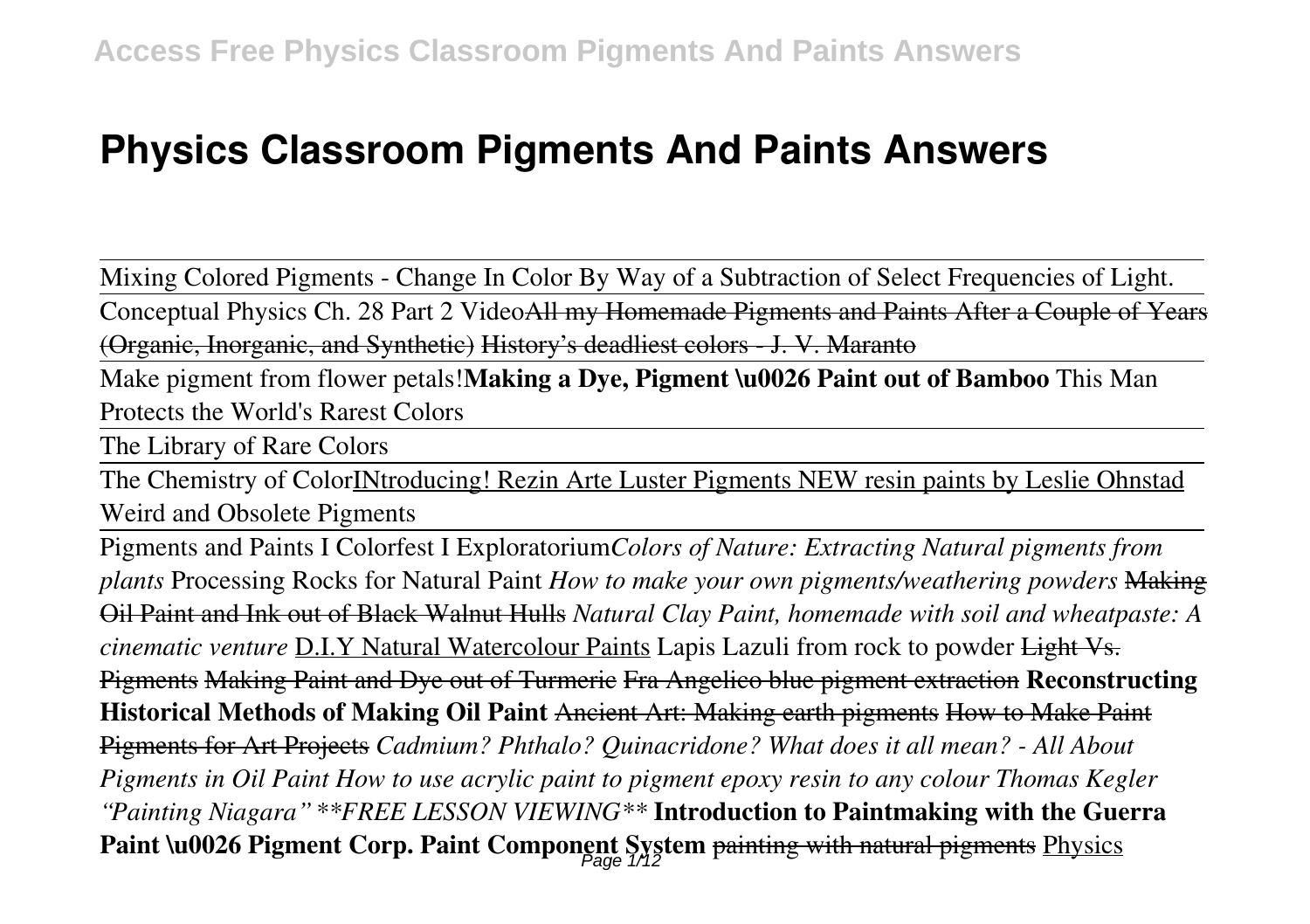# Classroom Pigments And Paints

The Curriculum Corner contains a complete ready-to-use curriculum for the high school physics classroom. This collection of pages comprise worksheets in PDF format that developmentally target key concepts and mathematics commonly covered in a high school physics curriculum.

# Pigments and Paints - physicsclassroom.com

A primary pigment or paint is a chemical dye which is painted onto or fixed within an object and is capable of absorbing a single primary color of light. The three primary pigments are cyan (C), magenta (M) and yellow (Y). Many students of physics have seen a diagram similar to the one shown at the right.

# The Physics Classroom Website

There are a numerous resources at The Physics Classroom website that serve as very complementary supports for the Color Pigments Concept Builder. These include: Reading: Most students will find that Lesson 2 of the Light Waves and Color Chapter of the Tutorial is a perfect accompaniment to this Concept Builder. In particular, the following three pages will be most helpful:

#### Color Pigments - Teacher Notes - The Physics Classroom

Pigments And Paints The Physics A primary pigment or paint is a chemical dye which is painted onto or fixed within an object and is capable of absorbing a single primary color of light. The three primary pigments are cyan (C), magenta (M) and yellow (Y). Many students of physics have seen a diagram similar to the one shown at the right.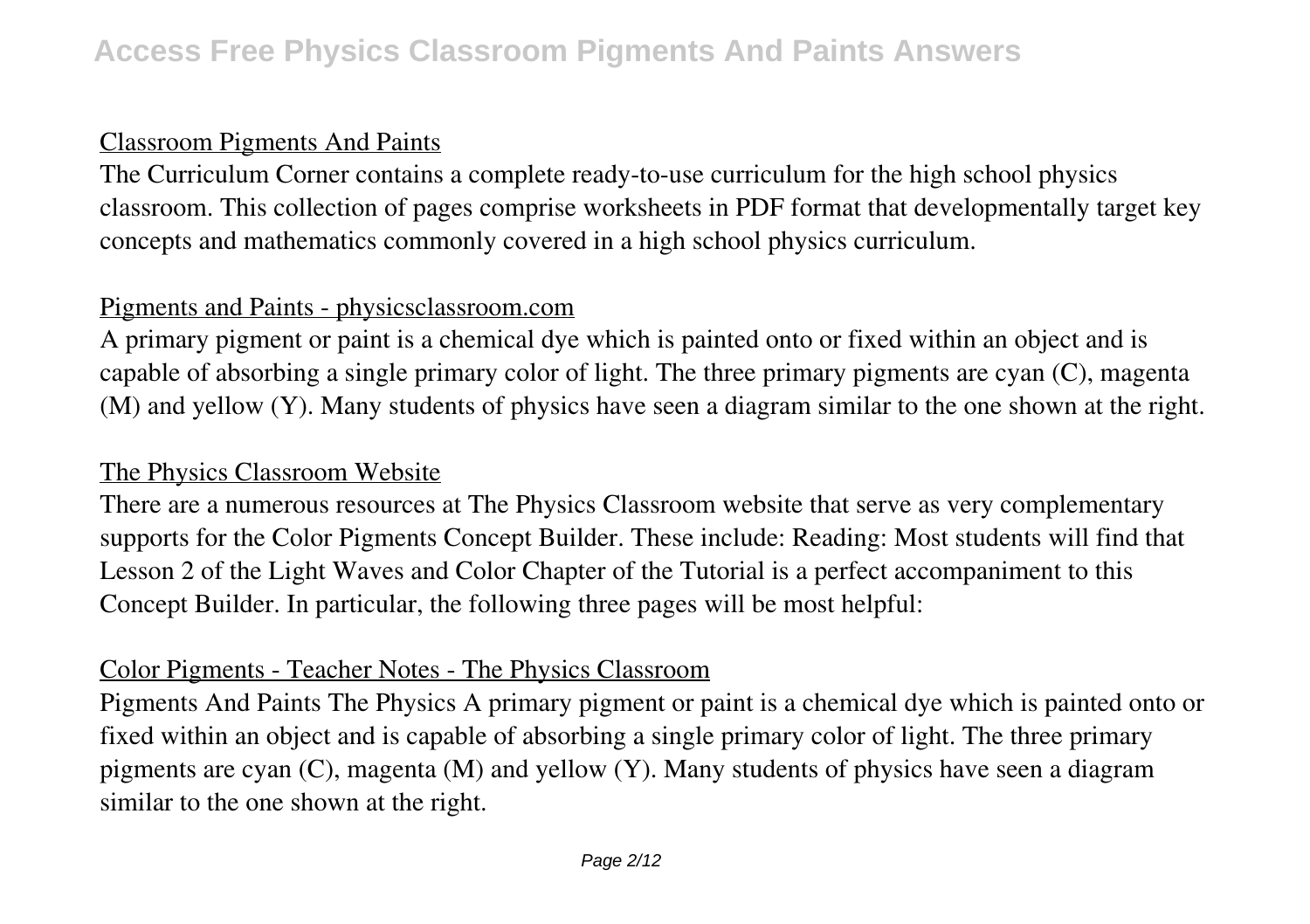# Pigments And Paints The Physics Classroom Answers

Pigments And Paints The Physics Classroom Answers Paint And Pigment Physics Classroom A primary pigment or paint is a chemical dye which is painted onto or fixed within an object and is capable of absorbing a single primary color of light. The three primary pigments are cyan (C), magenta (M) and yellow (Y).

#### Physics Classroom Pigments And Paints Answers

1. A primary pigment or paint is a chemical dye which is imparted to an object and is capable of absorbing a single primary color of light. The three primary pigments are cyan (C), magenta (M) and yellow (Y). By mixing these colors an artist can create any color by only having three different colors of paint.

# Lesson 2 Light Waves and Color The Physics Classroom: http ...

Read Book Pigments And Paints The Physics Classroom Answers paints, inks, dyes, pigments hemoglobin chlorophyll a is bright blue-green and is twice as common as the olive colored chlorophyll b; carotenoids are yellow orange (carrots, squash, tomatoes) two

#### Pigments And Paints The Physics Classroom Answers

Physics Classroom Pigments And Paints Answers UV VISIBLE ABSORPTION SPECTRA chemguide. Peer Reviewed Journal IJERA com. complex ions colour chemguide. Definitions and acronyms WorkSafe. Brown Corpus list Excel Compleat Lexical lextutor ca. National Geographic Magazine. Dictionary com s List of Every Word of the Year. SETA OFO Codes Version 15.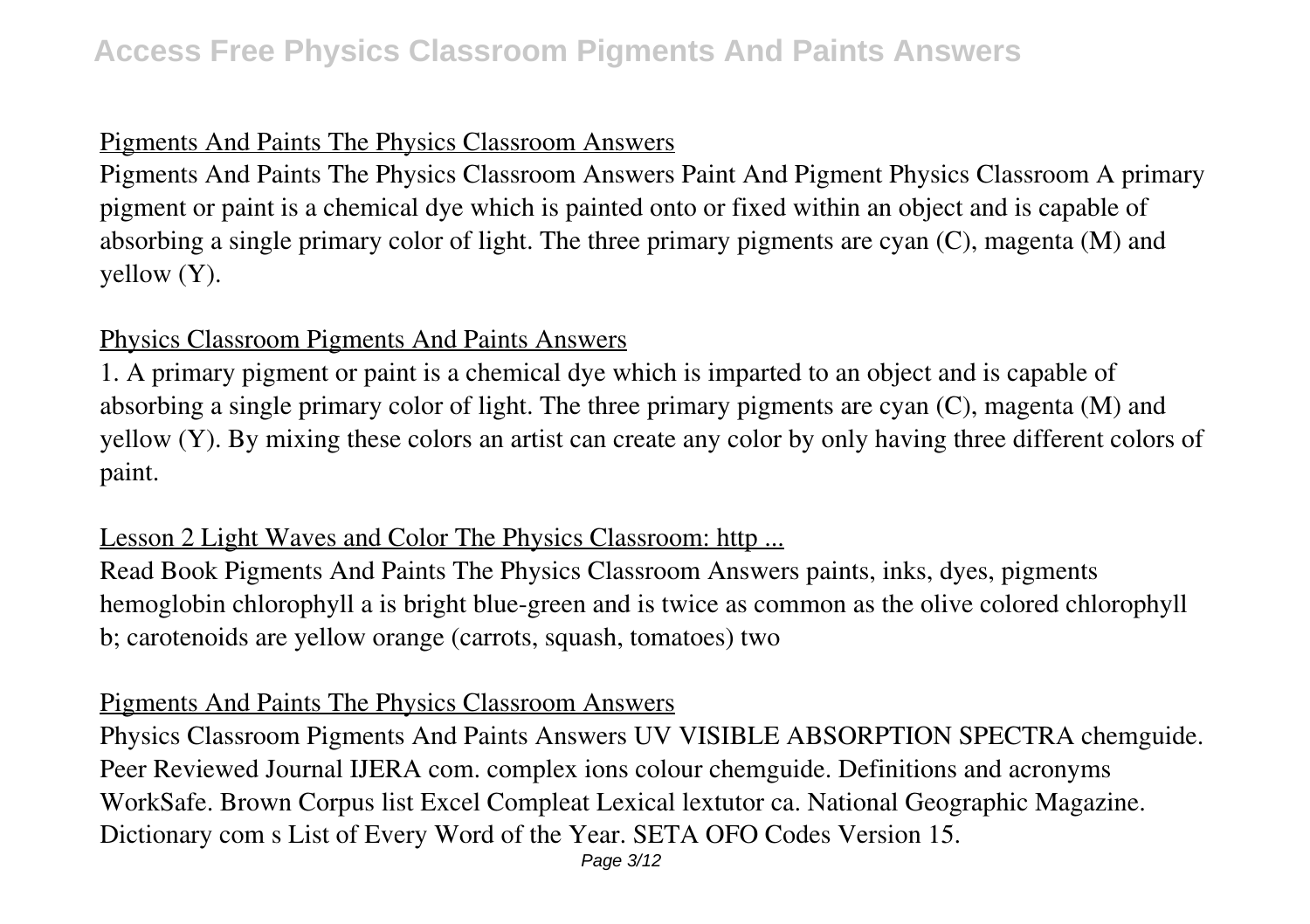#### Physics Classroom Pigments And Paints Answers

pdf pigments and paints the physics classroom answers light Page 2/16 1071032. Pigments And Paints Answers Sheet.pdf addition, pigment color subtraction, and primary/secondary colors of light and pigments. the chemistry and physics of coatings - google books the color of art web site is a artists

#### Pigments And Paints Answers Sheet - news.indianservers.com

pigments and paints physics classroom answer key is important information accompanied by photo and HD pictures sourced from all websites in the world. Download this image for free in High-Definition resolution the choice "download button" below. If you do not find the exact resolution you are looking for, then go for a native or higher resolution.

#### Pigments And Paints Physics Classroom Answer Key - Visual ...

And Paints Answers pdf pigments and paints the physics classroom answers light Page 2/16 1071032. Pigments And Paints Answers Sheet.pdf addition, pigment color subtraction, and primary/secondary colors of light and pigments. the chemistry and physics of coatings - google books the color of art web site is a artists Pigments And Paints Answers ...

# Pigments And Paints Answers - repo.koditips.com

The Physics Classroom serves students, teachers and classrooms by providing classroom-ready resources that utilize an easy-to-understand language that makes learning interactive and multidimensional. Written by teachers for teachers and students, The Physics Classroom provides a wealth of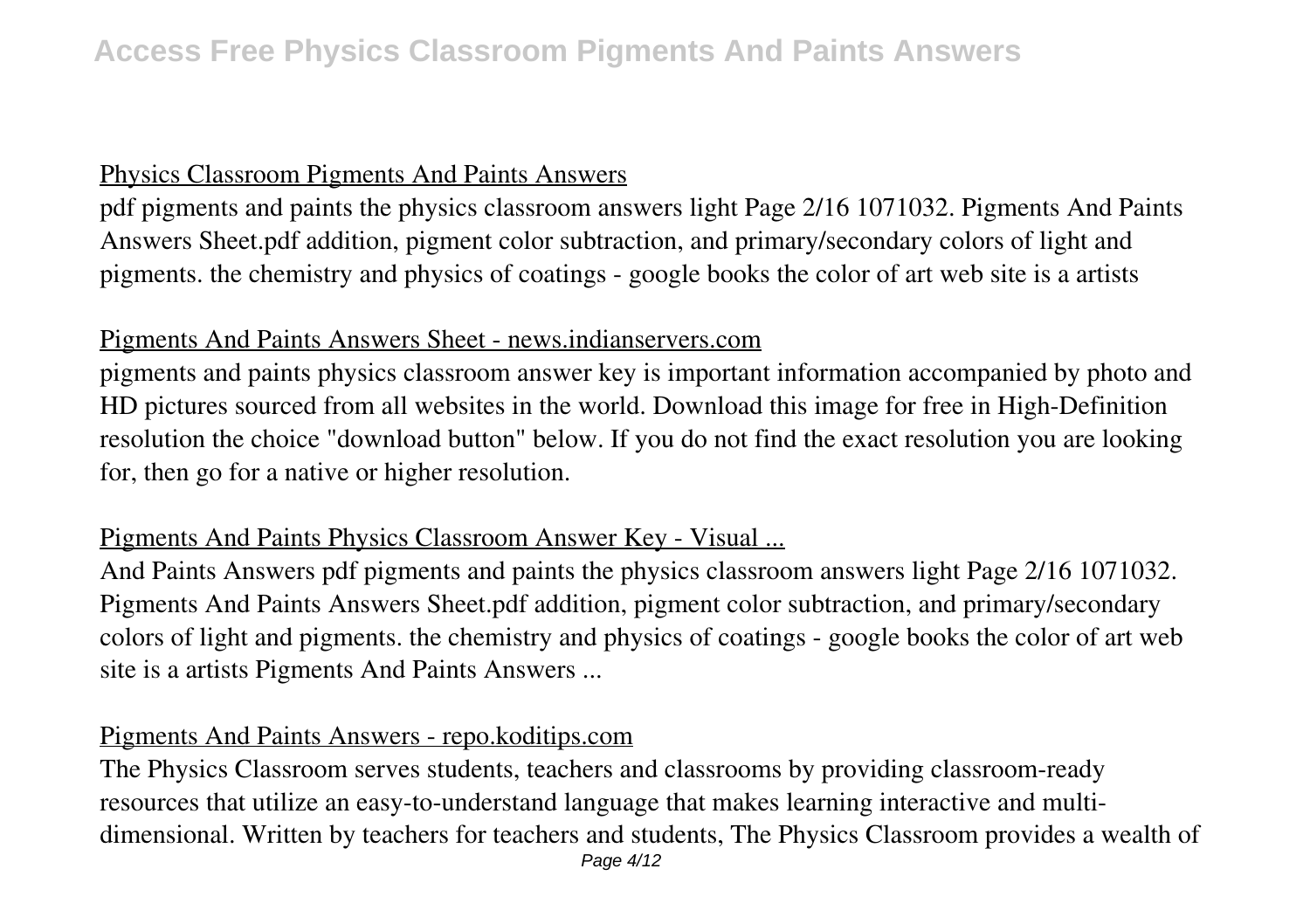resources that meets the varied needs of both students and teachers.

#### The Physics Classroom Website

Paint And Pigment Physics Classroom A primary pigment or paint is a chemical dye which is painted onto or fixed within an object and is capable of absorbing a single primary color of light. The three primary pigments are cyan (C), magenta (M) and yellow (Y). Many students of physics have seen a diagram similar to the one shown at the right.

# Paint And Pigment Physics Classroom Answers

primary pigment or paint is a chemical dye which is painted onto or fixed within an object and is capable of absorbing a single primary color of light. The three primary pigments are cyan (C), magenta (M) and yellow (Y). The Physics Classroom Website Pigments And Paints Answers Sheet account also gives you access to email alerts in all the genres

#### Pigments And Paints Answers Sheet

Lesson 2 Pigments And Paints Lesson 2 Pigments And Paints Answers three primary colors of light combined together why are white and black colors in the same sense that red and green are colors black is the absence of light and doesn't have a frequency, and white is all frequencies together and doesn't have a certain frequency Primary Pigments Physics color pigments Read Online Lesson 2 Pigments And Paints Answers Lesson 2 ...

# Lesson 2 Pigments And Paints Answers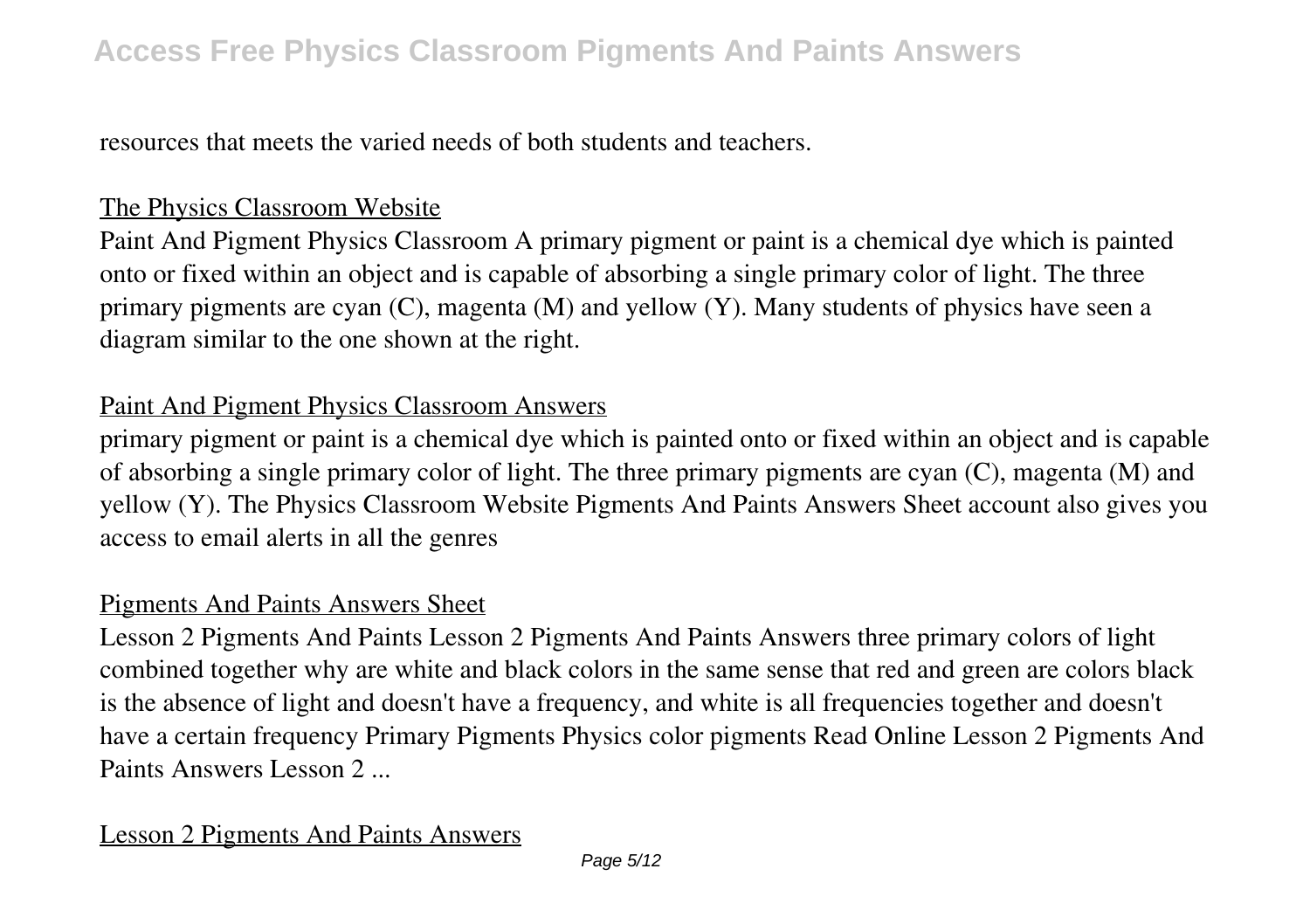Physics Classroom: http Paint And Pigment Physics Classroom In physics, the primary pigments or paints are \_\_\_\_, \_\_\_\_, and \_\_\_\_ Primary Pigments or Paints: A primary pigment or paint is a chemical dye which is painted onto or fixed within an object and is capable of absorbing a single primary color of light The three primary pigments are

# [PDF] Physics Classroom Pigments And Paints Answers

Start studying Physics color pigments. Learn vocabulary, terms, and more with flashcards, games, and other study tools.

Physics color pigments Flashcards | Quizlet

Paint And Pigment Physics Classroom Answers Author:

 $\ddot{\textbf{i}}_l$  $\frac{1}{2}$  $\ddot{\textbf{i}}_l$  $\frac{1}{2}$  $\ddot{\textbf{i}}_l$  $\frac{1}{2}$  $\ddot{\textbf{i}}_l$  $\frac{1}{2}$  $\ddot{\textbf{i}}_l$  $\frac{1}{2}$  $\ddot{\textbf{i}}_l$  $\frac{1}{2}$  $\ddot{\textbf{i}}_l$  $\frac{1}{2}$  $\ddot{\textbf{i}}_l$  $\frac{1}{2}$  $\ddot{\textbf{i}}_l$  $\frac{1}{2}$  $\ddot{\textbf{i}}_l$  $\frac{1}{2}$  $\ddot{\textbf{i}}_l$ Pigment Physics Classroom Answers Keywords: paint, and, pigment, physics, classroom, answers Created Date: 7/30/2020 10:01:00 AM

# Paint And Pigment Physics Classroom Answers

In paints, metal flakes tend to settle to the bottom of the can, requiring regular stirring during use and storage. Multiple coats of metallic paint are often needed to provide good coverage, which...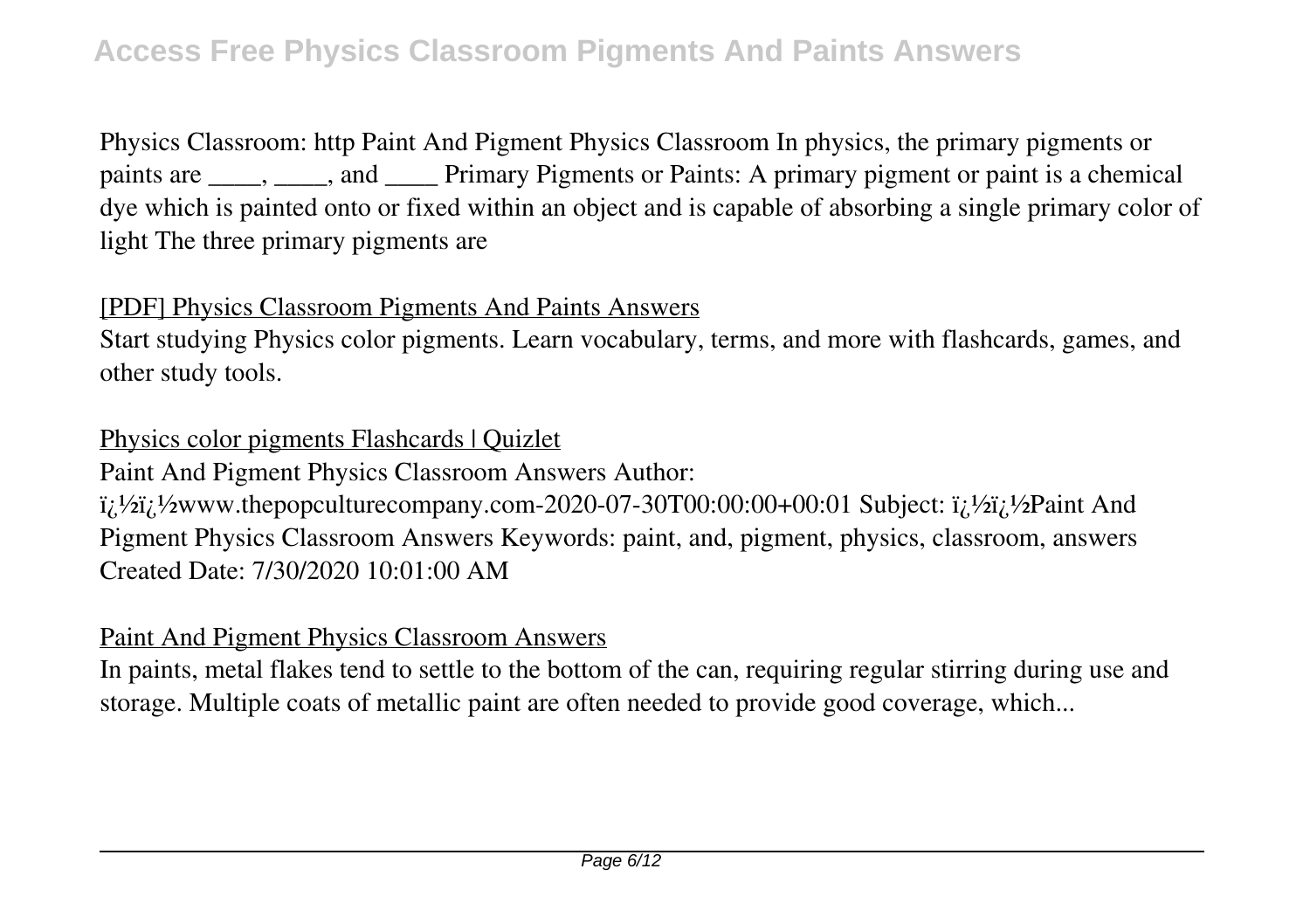Mixing Colored Pigments - Change In Color By Way of a Subtraction of Select Frequencies of Light.

Conceptual Physics Ch. 28 Part 2 VideoAll my Homemade Pigments and Paints After a Couple of Years (Organic, Inorganic, and Synthetic) History's deadliest colors - J. V. Maranto

Make pigment from flower petals!**Making a Dye, Pigment \u0026 Paint out of Bamboo** This Man Protects the World's Rarest Colors

The Library of Rare Colors

The Chemistry of ColorINtroducing! Rezin Arte Luster Pigments NEW resin paints by Leslie Ohnstad Weird and Obsolete Pigments

Pigments and Paints I Colorfest I Exploratorium*Colors of Nature: Extracting Natural pigments from plants* Processing Rocks for Natural Paint *How to make your own pigments/weathering powders* Making Oil Paint and Ink out of Black Walnut Hulls *Natural Clay Paint, homemade with soil and wheatpaste: A cinematic venture* D.I.Y Natural Watercolour Paints Lapis Lazuli from rock to powder Light Vs. Pigments Making Paint and Dye out of Turmeric Fra Angelico blue pigment extraction **Reconstructing Historical Methods of Making Oil Paint** Ancient Art: Making earth pigments How to Make Paint Pigments for Art Projects *Cadmium? Phthalo? Quinacridone? What does it all mean? - All About Pigments in Oil Paint How to use acrylic paint to pigment epoxy resin to any colour Thomas Kegler "Painting Niagara" \*\*FREE LESSON VIEWING\*\** **Introduction to Paintmaking with the Guerra Paint \u0026 Pigment Corp. Paint Component System painting with natural pigments Physics** Classroom Pigments And Paints

The Curriculum Corner contains a complete ready-to-use curriculum for the high school physics classroom. This collection of pages comprise worksheets in PDF format that developmentally target key concepts and mathematics commonly covered in a high school physics curriculum.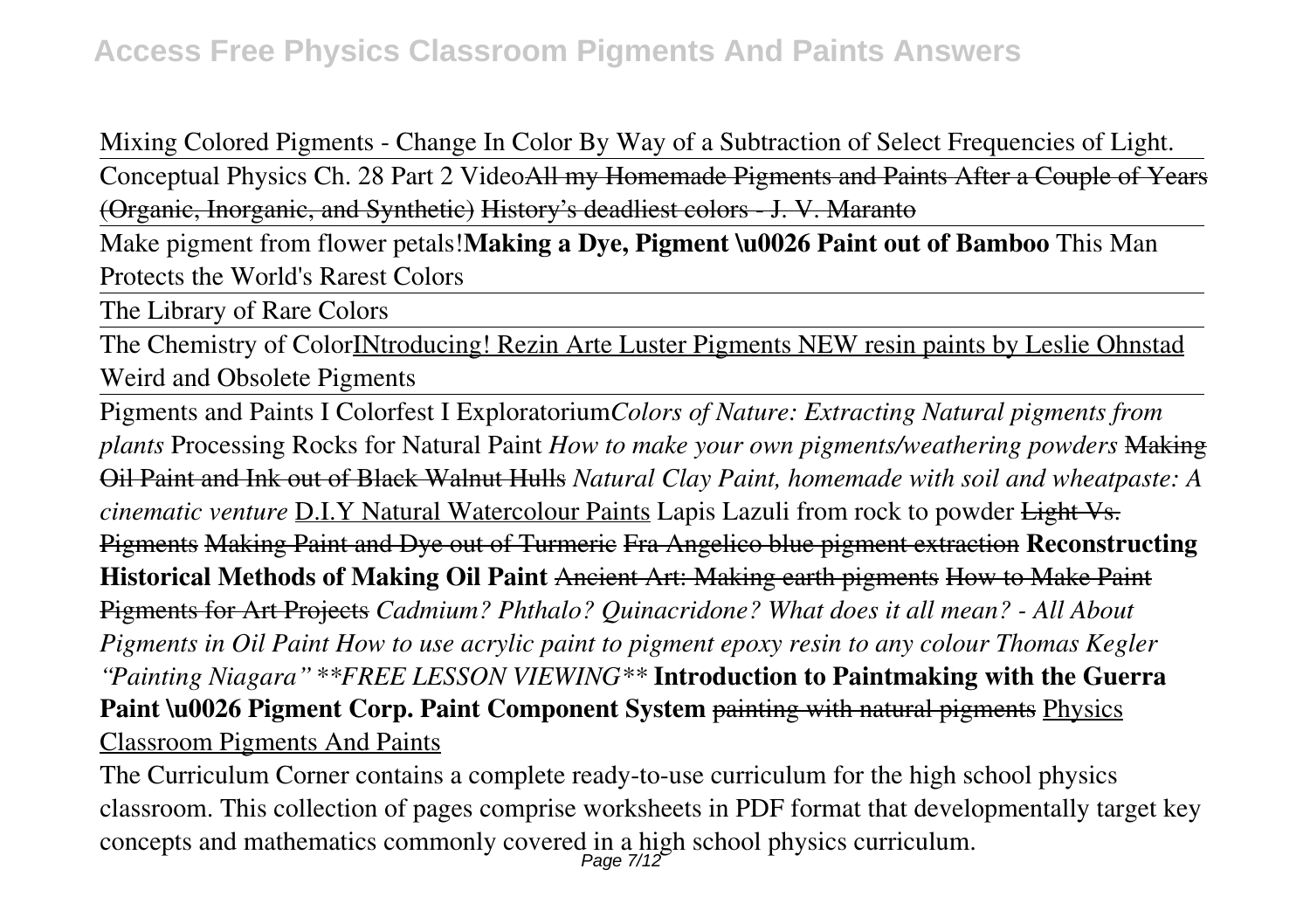#### Pigments and Paints - physicsclassroom.com

A primary pigment or paint is a chemical dye which is painted onto or fixed within an object and is capable of absorbing a single primary color of light. The three primary pigments are cyan (C), magenta (M) and yellow (Y). Many students of physics have seen a diagram similar to the one shown at the right.

# The Physics Classroom Website

There are a numerous resources at The Physics Classroom website that serve as very complementary supports for the Color Pigments Concept Builder. These include: Reading: Most students will find that Lesson 2 of the Light Waves and Color Chapter of the Tutorial is a perfect accompaniment to this Concept Builder. In particular, the following three pages will be most helpful:

# Color Pigments - Teacher Notes - The Physics Classroom

Pigments And Paints The Physics A primary pigment or paint is a chemical dye which is painted onto or fixed within an object and is capable of absorbing a single primary color of light. The three primary pigments are cyan (C), magenta (M) and yellow (Y). Many students of physics have seen a diagram similar to the one shown at the right.

# Pigments And Paints The Physics Classroom Answers

Pigments And Paints The Physics Classroom Answers Paint And Pigment Physics Classroom A primary pigment or paint is a chemical dye which is painted onto or fixed within an object and is capable of absorbing a single primary color of light. The three primary pigments are cyan (C), magenta (M) and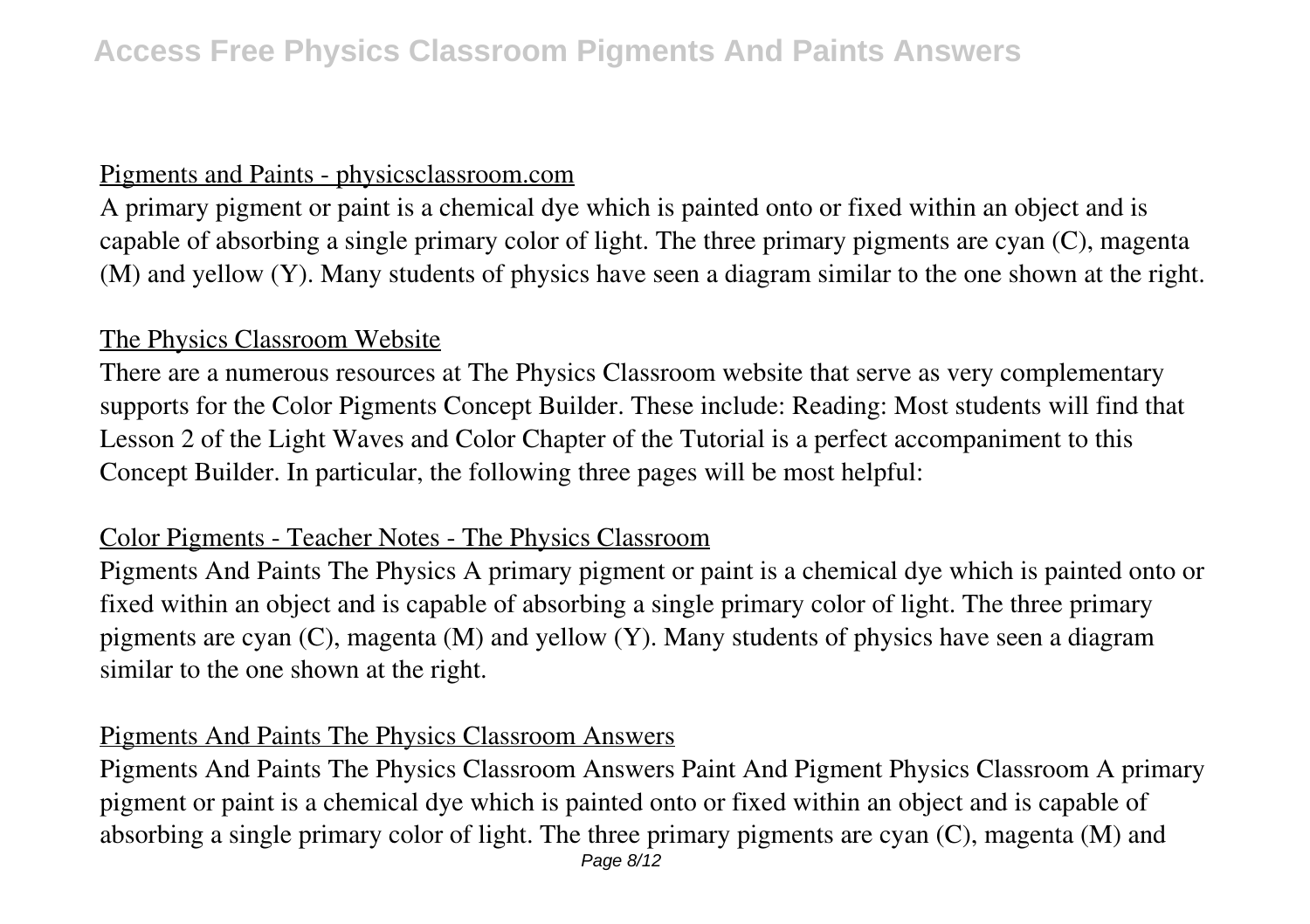# **Access Free Physics Classroom Pigments And Paints Answers**

yellow (Y).

# Physics Classroom Pigments And Paints Answers

1. A primary pigment or paint is a chemical dye which is imparted to an object and is capable of absorbing a single primary color of light. The three primary pigments are cyan (C), magenta (M) and yellow (Y). By mixing these colors an artist can create any color by only having three different colors of paint.

# Lesson 2 Light Waves and Color The Physics Classroom: http ...

Read Book Pigments And Paints The Physics Classroom Answers paints, inks, dyes, pigments hemoglobin chlorophyll a is bright blue-green and is twice as common as the olive colored chlorophyll b; carotenoids are yellow orange (carrots, squash, tomatoes) two

#### Pigments And Paints The Physics Classroom Answers

Physics Classroom Pigments And Paints Answers UV VISIBLE ABSORPTION SPECTRA chemguide. Peer Reviewed Journal IJERA com. complex ions colour chemguide. Definitions and acronyms WorkSafe. Brown Corpus list Excel Compleat Lexical lextutor ca. National Geographic Magazine. Dictionary com s List of Every Word of the Year. SETA OFO Codes Version 15.

# Physics Classroom Pigments And Paints Answers

pdf pigments and paints the physics classroom answers light Page 2/16 1071032. Pigments And Paints Answers Sheet.pdf addition, pigment color subtraction, and primary/secondary colors of light and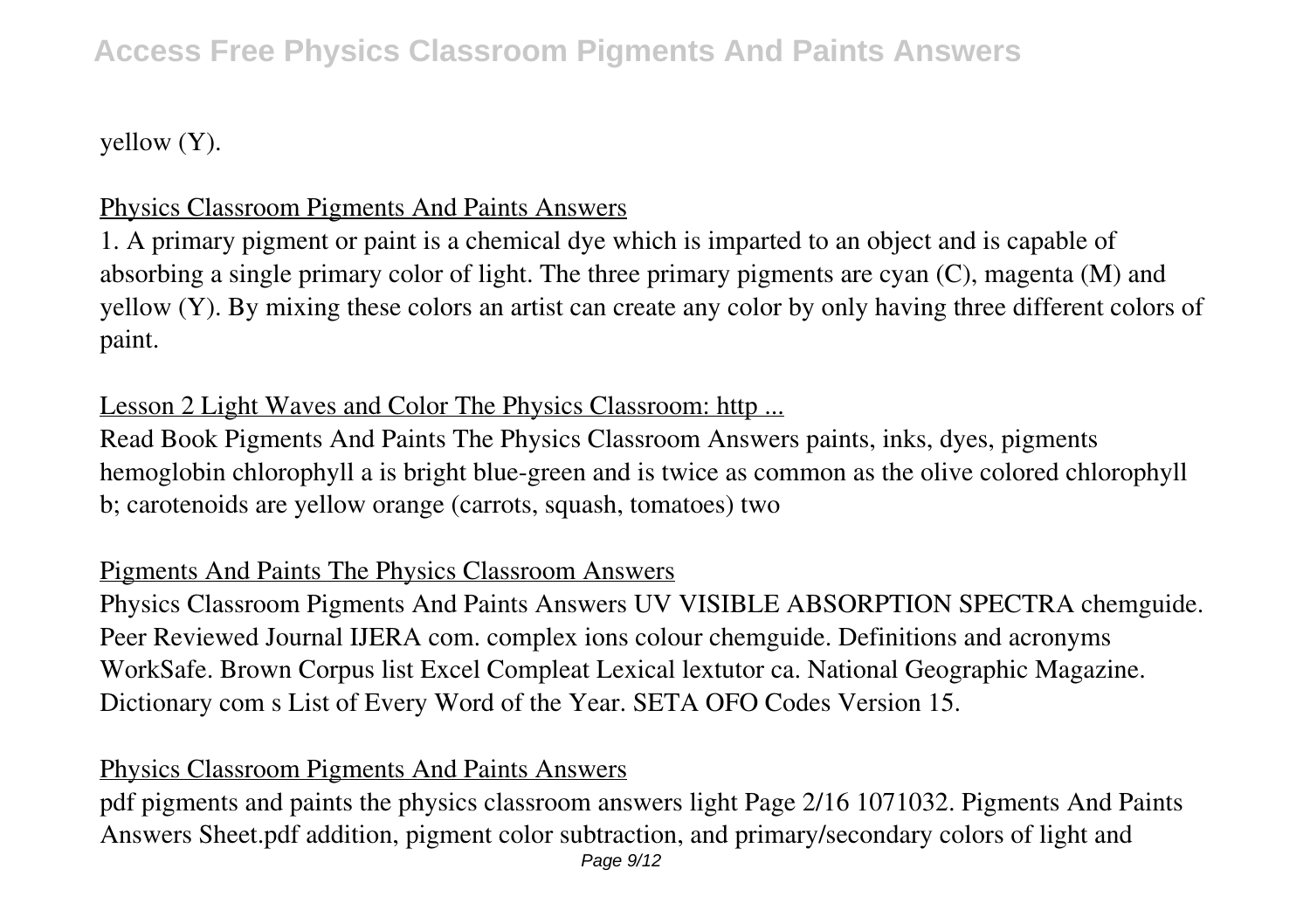# **Access Free Physics Classroom Pigments And Paints Answers**

pigments. the chemistry and physics of coatings - google books the color of art web site is a artists

#### Pigments And Paints Answers Sheet - news.indianservers.com

pigments and paints physics classroom answer key is important information accompanied by photo and HD pictures sourced from all websites in the world. Download this image for free in High-Definition resolution the choice "download button" below. If you do not find the exact resolution you are looking for, then go for a native or higher resolution.

# Pigments And Paints Physics Classroom Answer Key - Visual ...

And Paints Answers pdf pigments and paints the physics classroom answers light Page 2/16 1071032. Pigments And Paints Answers Sheet.pdf addition, pigment color subtraction, and primary/secondary colors of light and pigments. the chemistry and physics of coatings - google books the color of art web site is a artists Pigments And Paints Answers ...

#### Pigments And Paints Answers - repo.koditips.com

The Physics Classroom serves students, teachers and classrooms by providing classroom-ready resources that utilize an easy-to-understand language that makes learning interactive and multidimensional. Written by teachers for teachers and students, The Physics Classroom provides a wealth of resources that meets the varied needs of both students and teachers.

#### The Physics Classroom Website

Paint And Pigment Physics Classroom A primary pigment or paint is a chemical dye which is painted Page 10/12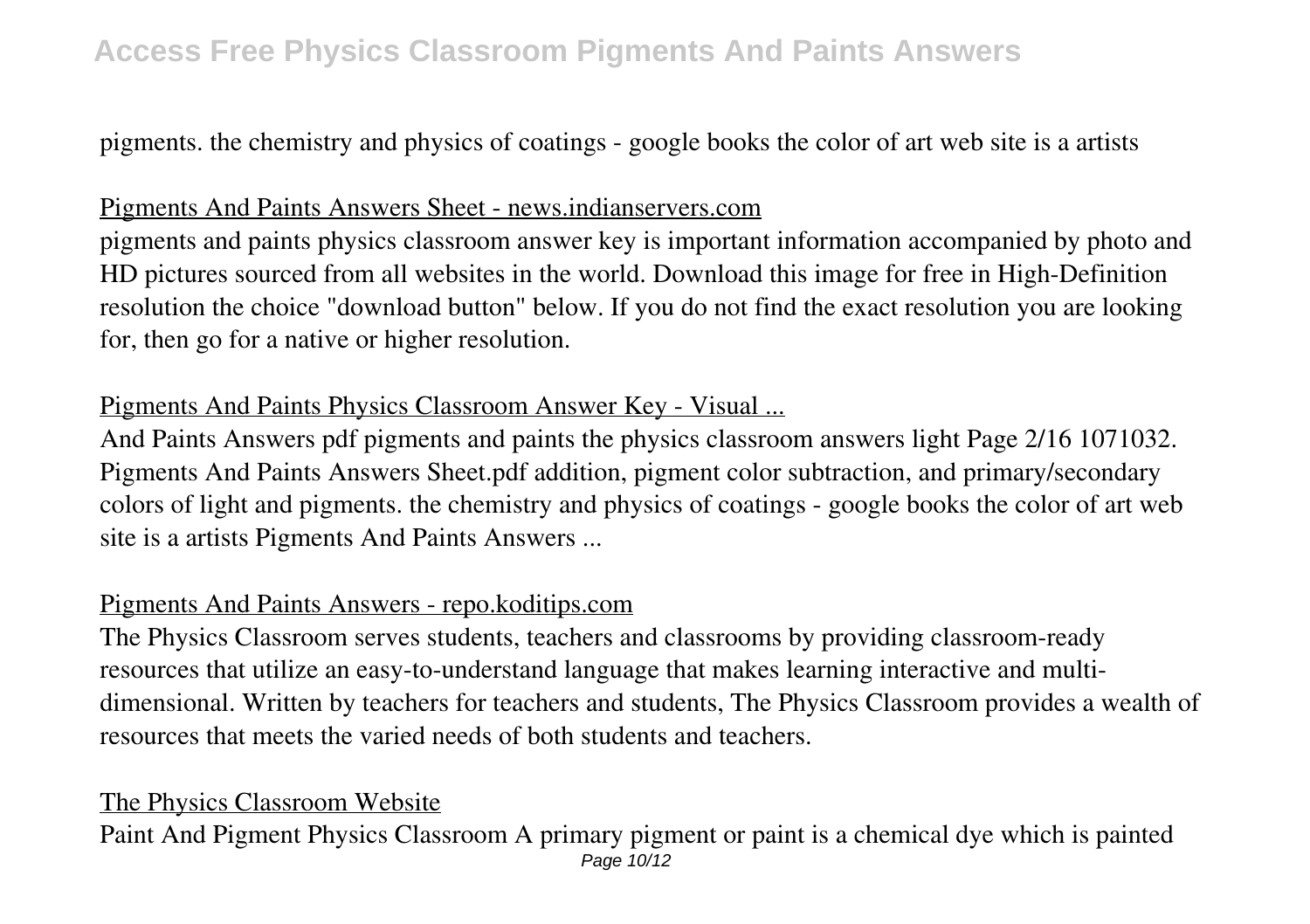onto or fixed within an object and is capable of absorbing a single primary color of light. The three primary pigments are cyan (C), magenta (M) and yellow (Y). Many students of physics have seen a diagram similar to the one shown at the right.

# Paint And Pigment Physics Classroom Answers

primary pigment or paint is a chemical dye which is painted onto or fixed within an object and is capable of absorbing a single primary color of light. The three primary pigments are cyan (C), magenta (M) and yellow (Y). The Physics Classroom Website Pigments And Paints Answers Sheet account also gives you access to email alerts in all the genres

#### Pigments And Paints Answers Sheet

Lesson 2 Pigments And Paints Lesson 2 Pigments And Paints Answers three primary colors of light combined together why are white and black colors in the same sense that red and green are colors black is the absence of light and doesn't have a frequency, and white is all frequencies together and doesn't have a certain frequency Primary Pigments Physics color pigments Read Online Lesson 2 Pigments And Paints Answers Lesson 2 ...

#### Lesson 2 Pigments And Paints Answers

Physics Classroom: http Paint And Pigment Physics Classroom In physics, the primary pigments or paints are \_\_\_\_, \_\_\_\_, and \_\_\_\_ Primary Pigments or Paints: A primary pigment or paint is a chemical dye which is painted onto or fixed within an object and is capable of absorbing a single primary color of light The three primary pigments are